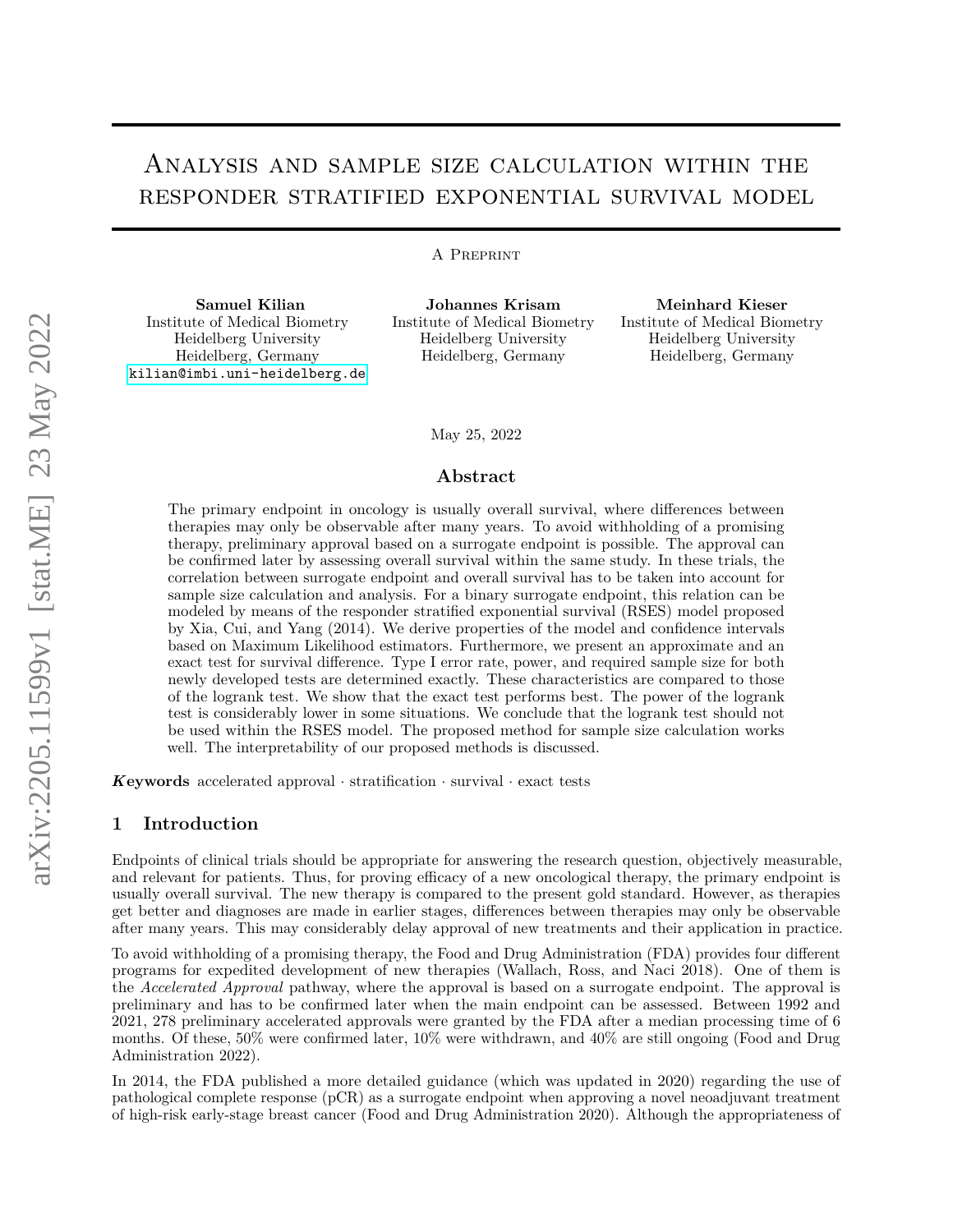pCR as surrogate endpoint is disputed (Conforti et al. 2021), the guidance illustrates the use of a binary surrogate endpoint for survival. When accelerated and final approval are sought within the same study, the correlation between surrogate endpoint and survival has to be taken into account for sample size calculation and analysis. The relationship can be modeled by means of a conditional survival proposed by Xia, Cui, and Yang (2014). They investigated the correlation and assessed the power of the logrank test. Howevver, they did not present methods for statistical testing, parameter estimation, and sample size calculation. This gap constitutes a major hurdle for the application of this approach.

The aim of our work is to develop methods for analysis and sample size calculation within the conditional survival model by Xia, Cui, and Yang (2014). In this article, we focus on the analysis of the survival endpoint that is assessed at the end of the trial. Due to the non-proportionality of the hazards within the model, standard methods like the logrank test may not be the most powerful. The analysis of the surrogate endpoint is built into the proposed testing strategy with global Type I error control. However, the proposed sample size calculation method is tailored to the final survival endpoint and does not consider possible interim decisions after assessment of the surrogate endpoint.

In Section 2, we define the model and explain the possible constellations of marginal survival functions in a two-group model. We derive Maximum Likelihood estimators and approximate confidence intervals for the parameters in the third section. Based on that, an approximate and an exact hypothesis test are derived in Section 4. Type I error and power of these tests are evaluated in the fifth section. An approximate sample size calculation method is derived and evaluated in the sixth section. Furthermore, exact sample size calculation is outlined. Finally, approximate sample sizes and exact power values are calculated and compared for parameter values derived from clinical trial data. The manuscript concludes with a discussion, while technical details are given in the appendices.

## <span id="page-1-0"></span>**2 Statistical model**

The *responder stratified exponential survival* (RSES) model was proposed by Xia, Cui, and Yang (2014). They did not specifically name their model back then, we, however, decided to denote it as the RSES model throughout the course of this manuscript. It models the survival time of a patient as an exponentially distributed random variable with the parameter depending on the response status of the patient. Formally, the random variable X distinguishes the responders  $(X = 1)$  from the non-responders  $(X = 0)$  and is Bernoulli distributed with probability *p*. The survival time  $T|X = 1$  of a responder follows a  $Exp(\lambda_1)$ -distribution and the survival time  $T|X = 0$  of a non-responder follows a  $Exp(\lambda_0)$ -distribution. Figure [1](#page-2-0) visualizes the model in two treatment groups. The common distribution function of the random vector  $(X, T)$  is

$$
F_{p,\lambda_1,\lambda_0}(x,t) = x \cdot p \cdot (1 - \exp(-\lambda_1 t)) + (1 - x) \cdot (1 - p) \cdot (1 - \exp(-\lambda_0 t)).
$$

The common density function is

$$
f_{p,\lambda_1,\lambda_0}(x,t) = x \cdot p \cdot \lambda_1 \exp(-\lambda_1 t) + (1-x) \cdot (1-p) \cdot \lambda_0 \exp(-\lambda_0 t).
$$

By integrating over *x*, we get the marginalized distribution of the survival time:

$$
\tilde{F}_{p,\lambda_1,\lambda_0}(t)=p\cdot(1-\exp(-\lambda_1 t))+(1-p)\cdot(1-\exp(-\lambda_0 t))
$$

Thus, the survival function is

$$
S_{p,\lambda_1,\lambda_0}(t) = 1 - \tilde{F}_{p,\lambda_1,\lambda_0}(t)
$$
  
=  $p \cdot \exp(-\lambda_1 t) + (1 - p) \cdot \exp(-\lambda_0 t).$ 

When comparing the experimental group *E* with the control group *C*, differences within the three-parameter model may not be easily interpretable. Specifically, a difference in parameter sets does not imply a global survival benefit of one group neither does it imply a survival difference between groups.

Let  $p_i, \lambda_{1,i}, \lambda_{0,i}$  be the respective parameter sets of the groups as shown in Figure [1.](#page-2-0) For better readability,  $S_{p_i,\lambda_{1,i},\lambda_{0,i}}$  will be abbreviated as  $S_i$ . We can distinguish three cases of the relation of  $S_E$  and  $S_C$ :

- 1. Completely equal:  $S_E(t) = S_C(t) \quad \forall t \ge 0$
- 2. Uniformly different:  $S_E(t) \neq S_C(t)$   $\forall t > 0$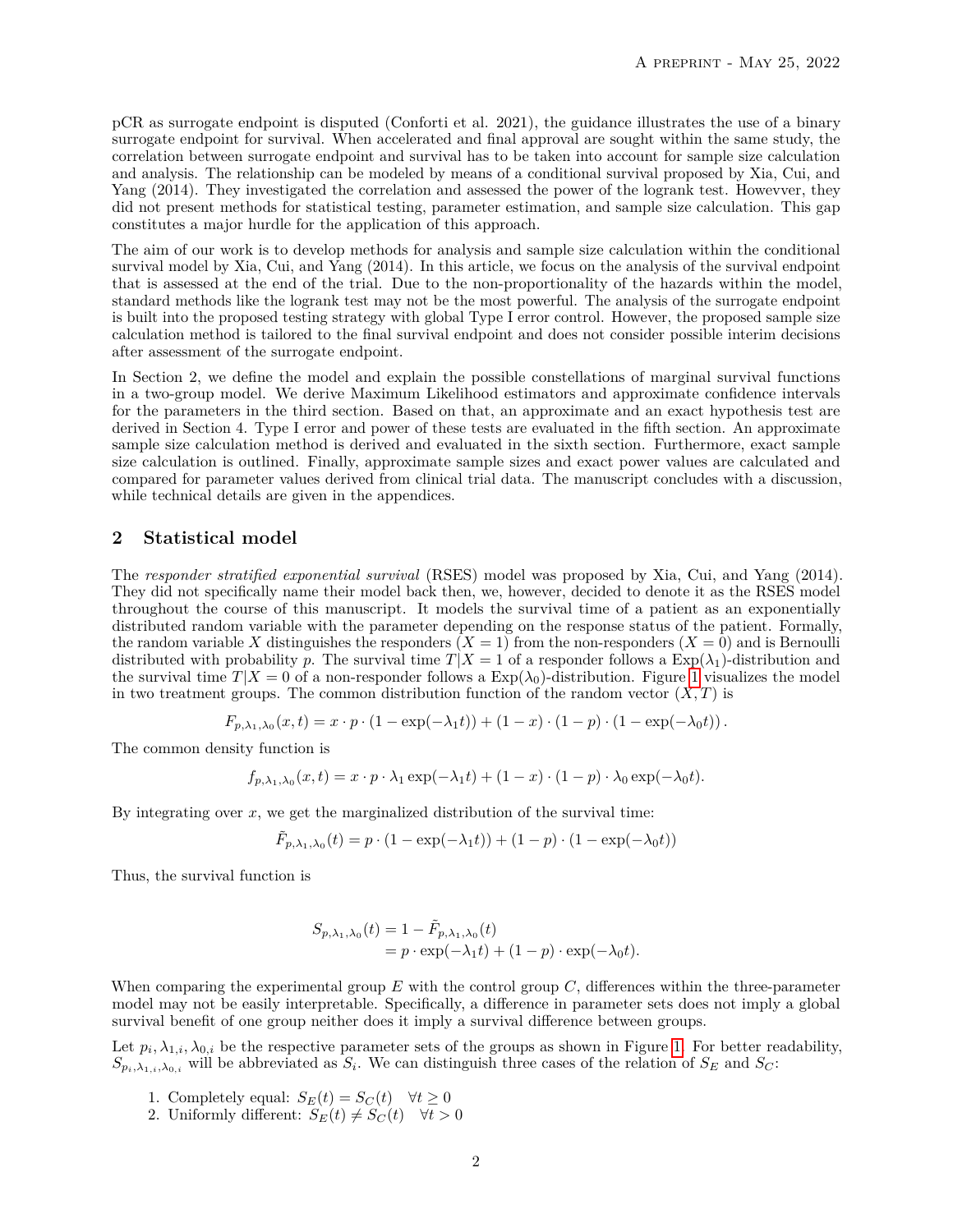

<span id="page-2-0"></span>Figure 1: Two-group RSES model. Experimental (E) and control (C) group are each defined by a set of three parameters.



<span id="page-2-1"></span>Figure 2: Survival functions of two different two-group models.

3. Crossing: not completely equal but  $\exists t > 0$  such that  $S_E(t) = S_C(t)$ 

See Appendix [A.1](#page-12-0) for a detailed analysis of these cases.

Figure [2](#page-2-1) shows two examples. In the first, the experimental group has a higher response probability and better survival of each responders and non-responders. Thus, survival in the experimental group is uniformly better. In the second example, responder survival is better in the control group. This advantage comes into effect after a certain time which leads to crossing survival curves.

# <span id="page-2-2"></span>**3 Maximum Likelihood estimation**

In this section, estimators of the model parameters are derived by the Maximum Likelihood method. Suppose we observe *n* realisations  $(x_i, t_i)$  of response status and survival time. For simplicity, we assume that there is no censoring. The inclusion of censoring will be addressed in the Discussion. Let  $k = \sum_{i=1}^{n} x_i$  be the number of responders. We arrange our observations such that  $x_1 = \cdots = x_k = 1$  and  $x_{k+1} = \cdots = x_n = 0$ . Denote  $\theta_i = \log(\lambda_i)$ . Then the Maximum Likelihood estimates of the parameters  $p, \theta_1$  and  $\theta_0$  are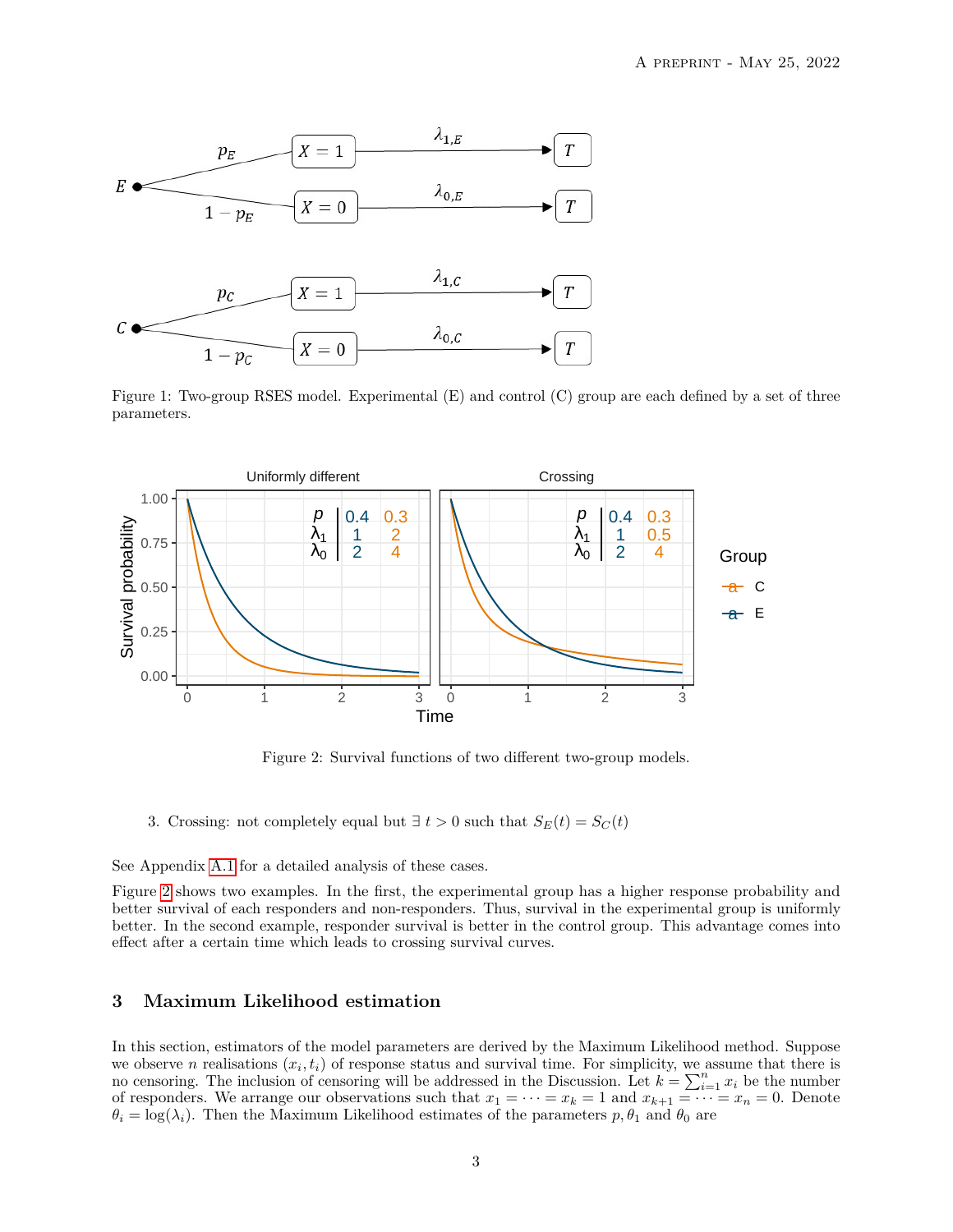$$
\hat{p} = \frac{k}{n},
$$
  
\n
$$
\hat{\theta}_1 = -\log\left(\frac{1}{k}\sum_{i=1}^k t_i\right),
$$
  
\n
$$
\hat{\theta}_0 = -\log\left(\frac{1}{n-k}\sum_{i=k+1}^n t_i\right).
$$

See Appendix [A.2](#page-13-0) for a detailed derivation of the MLEs and their asymptotic covariance structure. Note that the estimation of  $\hat{\theta}_1$  is only well-defined if  $k \neq 0$ . In the case  $k = 0$  there is no unique Maximum Likelihood estimator for  $\theta_1$ . The same holds for  $\theta_0$  if  $k = n$ .

The asymptotic distribution of the MLE is multivariate normal with the true parameter vector as mean and the inverse Fisher information matrix as covariance matrix. This yields

$$
Var(\hat{p}) \approx \frac{p \cdot (1 - p)}{n},
$$

$$
Var(\hat{\theta}_1) \approx \frac{1}{np},
$$

$$
Var(\hat{\theta}_0) \approx \frac{1}{n(1 - p)},
$$

$$
Cov(\hat{p}, \hat{\theta}_i) \approx 0,
$$
and 
$$
Cov(\hat{\theta}_1, \hat{\theta}_0) \approx 0.
$$

*,*

In particular, the MLEs of the different parameters are asymptotically uncorrelated.

Also, the exact distribution of the MLEs can be given explicitly:  $n \cdot \hat{p} = k$  follows a binomial distribution with parameters *n* and *p*. Conditional on *k*,  $\sum_{k=1}^{k}$  $\sum_{i=1} t_i$  follows a  $\Gamma(k, \lambda_1)$ -distribution and thus

$$
\exp(-\hat{\theta}_1) \sim \Gamma(k, k\lambda_1).
$$

Asymptotic confidence intervals for the parameters can be constructed by using the asymptotic normality of the MLEs. For *p* this yields the well known normal approximation confidence interval

$$
CI_p(\hat{p}) = \hat{p} \pm z_{1-\alpha/2} \cdot \sqrt{\hat{p}(1-\hat{p})/n}.
$$

For  $\theta_1$  we obtain

$$
CI_{\theta_1}(\hat{\theta}_1, \hat{p}) = \hat{\theta}_1 \pm z_{1-\alpha/2} \cdot \sqrt{1/(n\hat{p})},
$$

and for  $\theta_0$ 

$$
CI_{\theta_0}(\hat{\theta}_0, \hat{p}) = \hat{\theta}_0 \pm z_{1-\alpha/2} \cdot \sqrt{1/(n(1-\hat{p}))}.
$$

If  $\hat{p} = 0$  (or  $\hat{p} = 1$ ), the confidence interval for  $\theta_1$  (or  $\theta_0$ ) cannot be computed and is formally set to  $(-\infty, \infty)$ to enable calculation of coverage probabilities. See Appendix [A.3](#page-13-1) for details of the calculation. Figure [3](#page-4-0) shows the coverage probability of the asymptotic 95% confidence intervals for different sample sizes and true response probabilites. The coverage probability of  $CI_{\theta_1}$  and  $CI_{\theta_0}$  is pretty good overall. The coverage probability of  $CI_p$  is generally lower and much too low for extreme probabilites and small sample sizes.

# **4 Hypothesis testing**

There are different ways to formulate a null hypothesis regarding the RSES model. In this article, we are testing the difference of parameter sets. We consider the comparison of an experimental group *E* and a control group *C* with respective parameter triples  $(p_E, \theta_{1,E}, \theta_{0,E})$  and  $(p_C, \theta_{1,C}, \theta_{0,C})$ . We want to test the null hypothesis

$$
H_0: p_C = p_E, \theta_{1,C} = \theta_{1,E}
$$
 and  $\theta_{0,C} = \theta_{0,E}$ .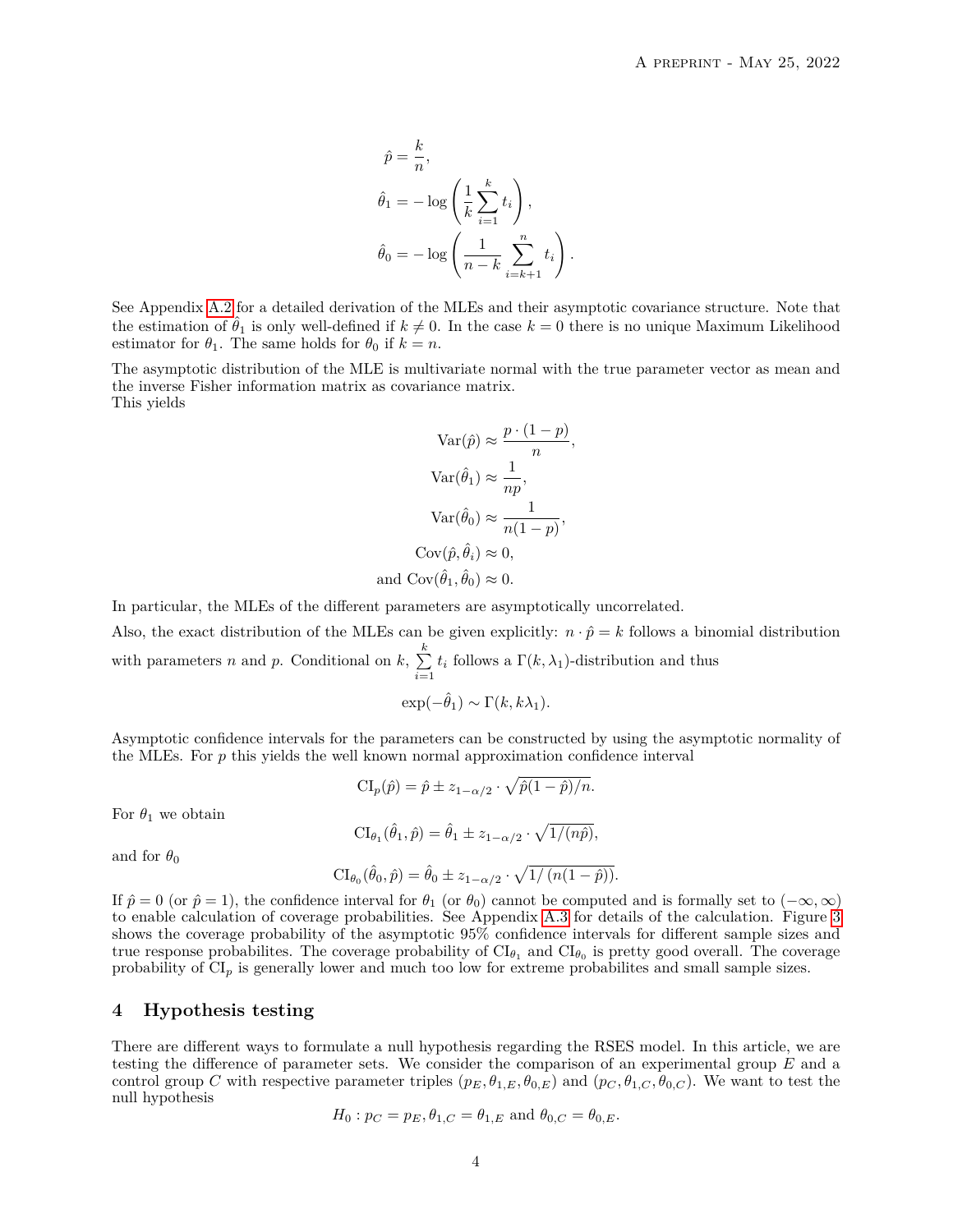

Figure 3: Exact coverage probability of approximate confidence intervals for various values of *p* and sample sizes.

Note that this is not a neccessary condition for equality of the marginal survival distributions as we saw in Section [2.](#page-1-0) This procedure aims at detecting any group difference within the parametric model. In particular, it is not meant to make inference about differences of single parameters because they can only be interpreted and translated to survival difference when considered as a triple.

Our global null hypothesis  $H_0$  is an intersection of three local null hypotheses:

<span id="page-4-0"></span>
$$
H_{p,0}: p_C = p_E
$$
  
\n
$$
H_{\theta_1,0}: \theta_{1,C} = \theta_{1,E}
$$
  
\n
$$
H_{\theta_0,0}: \theta_{0,C} = \theta_{0,E}
$$

Firstly, we will construct asymptotic Wald-like tests for the local test problems. By splitting the desired significance level  $\alpha$  into local levels  $\tilde{\alpha}$ , this will give an asymptotic test for the global null hypothesis. Secondly, we will construct an exact test based on the exact distribution of the test statistics.

#### **4.1 Approximate test**

We construct test statistics for the local hypotheses by standardizing the difference between the MLEs of both groups. It is divided by the standard deviation of the difference. Here, the unknown true response probabilities are replaced by their MLEs under the null hypothesis. The MLE of the response probability under  $H_0$  is  $\hat{p} = \frac{n_E \hat{p}_E + n_C \hat{p}_C}{n_E + n_C}$ .

For the test of  $H_{p,0}$ , this yields the well-known two-sample binomial *z*-test with test statistic

$$
T_p = \frac{\hat{p}_E - \hat{p}_C}{\sqrt{\hat{p}(1-\hat{p})(\frac{1}{n_E} + \frac{1}{n_C})}}.
$$

If  $\hat{p} \in \{0,1\}$  (which means that everyone or no one is a responder), we set  $T_p = 0$  because we would not reject  $H_{p,0}$  in this case.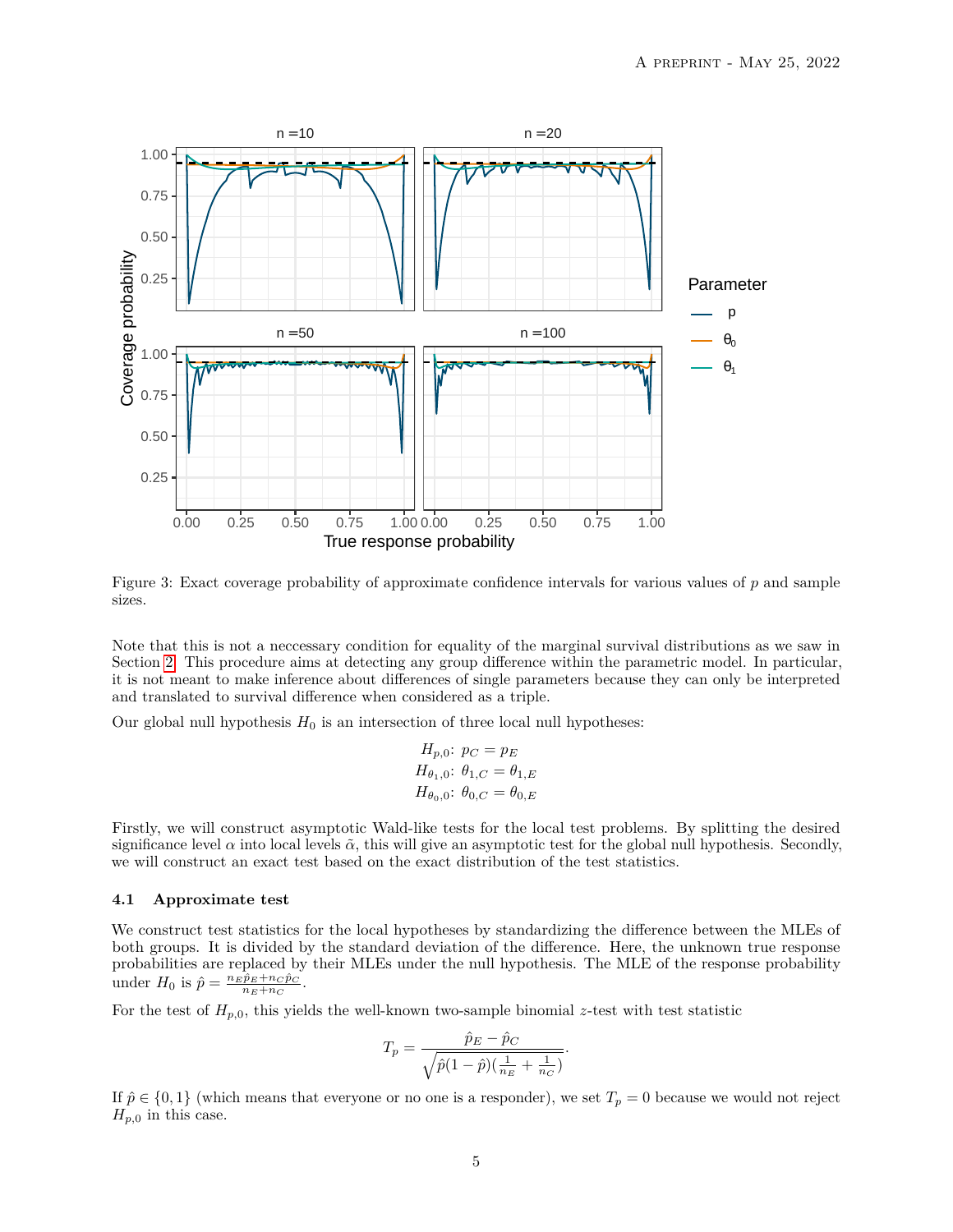The test statistic for the local test of  $H_{\theta_{1},0}$  is

$$
T_{\theta_1} = \frac{\hat{\theta}_{1,E} - \hat{\theta}_{1,C}}{\sqrt{\frac{1}{\hat{p}}\left(\frac{1}{n_E} + \frac{1}{n_C}\right)}}.
$$

If the number of responders  $k_E, k_C$  in one of the groups equals zero, we set  $T_{\theta_1} = 0$  because we cannot make a statement about survival of responders in one of the groups and thus would not reject  $H_{\theta_1,0}$ .

Analogously, the test statistic for the local test of  $H_{\theta_0,0}$  is

$$
T_{\theta_0} = \frac{\hat{\theta}_{0,E} - \hat{\theta}_{0,C}}{\sqrt{\frac{1}{(1-\hat{p})}\left(\frac{1}{n_E} + \frac{1}{n_C}\right)}}.
$$

Again, if  $k_E = n_E$  or  $k_C = n_C$ , we set  $T_{\theta_0} = 0$  because we cannot make a statement about survival of non-responders in one of the groups and thus would not reject  $H_{\theta_0,0}$ .

The three test statistics are asymptotically standard normally distributed under their respective null hypothesis. Since the MLEs are asymptotically uncorrelated, the three test statistics are also asymptotically uncorrelated. Thus, we test the intersection of the three local hypotheses by assuming independence of the test statistics<br>and testing overy hypothesis at lovel  $\tilde{\alpha} = 1 - \frac{3}{10}$ . The global hypothesis H, can be rejected if at locat and testing every hypothesis at level  $\tilde{\alpha} = 1 - \sqrt[3]{1 - \alpha}$ . The global hypothesis  $H_0$  can be rejected if at least one of the local hypotheses can be rejected. This will asymptotically control the Type I error rate at the level *α*. The level  $\tilde{\alpha}$  is based on an equal split of *α*. However, the procedure can easily be adapted to other allocation methods.

#### <span id="page-5-0"></span>**4.2 Exact test**

To construct an exact test, we test  $H_{\theta_1,0}$  and  $H_{\theta_0,0}$  conditionally on  $k_E$  and  $k_C$ . By doing so, the test statistic  $T_{\theta_1}$  becomes a monotone transformation of the simplified test statistic

$$
\tilde{T}_{\theta_1}:=\frac{k_C\bar{T}_{1,C}}{k_E\bar{T}_{1,E}}.
$$

 $\lambda_{1,C}$  $\frac{\lambda_{1,C}}{\lambda_{1,E}} \tilde{T}_{\theta_1}$  follows a beta prime distribution:

$$
\frac{\lambda_{1,C}}{\lambda_{1,E}} \tilde{T}_{\theta_1} \sim \beta'(k_C, k_E).
$$

This distribution is also known as beta distribution of the second kind (Johnson, Kotz, and Balakrishnan 1995) and can be defined by its density

$$
f_{\alpha,\beta}(x) = \frac{x^{\alpha-1}(1+x)^{-\alpha-\beta}}{B(\alpha,\beta)} \quad \text{for } x > 0,
$$

where *B* is the Beta function. Thus, under the null hypothesis  $\lambda_{1,E} = \lambda_{1,C}$ , the exact distribution of  $\tilde{T}_{\theta_1}$  is independent of  $\lambda_{1,E}, \lambda_{1,C}$ . The same can be done for  $\tilde{T}_{\theta_0}$ .

 $H_{p,0}$  can be tested exactly by using any exact test for the comparison of two binomial proportions, e.g. Boschloo's test (Boschloo 1970). For consistency, we use an exact test based on the test statistic *Tp*, which Mehrotra, Chan, and Berger (2003) named *Z-Pooled Exact Unconditional Test*.

Hence, the exact test procedure consists in computing the exact local p-value  $p_p$  for the test of  $H_{p,0}$  and the exact local p-values  $p_{\theta_1}$  and  $p_{\theta_0}$  conditionally on  $k_E$  and  $k_C$ . If one of the p-values is smaller than the local level  $\tilde{\alpha}$ , we reject the global hypothesis  $H_0$ . This procedure yields an exact test for  $H_0$  controlling the Type I error rate at the level  $\alpha$  (see Appendix [A.4\)](#page-14-0).

### **5 Assessment of test characteristics and comparison to logrank test**

In this section, we analyse Type I error rate and power of the approximate and the exact test and compare it to the logrank test and the stratified logrank test. See Appendix [A.5](#page-14-1) for details of the used logrank test statistics. Note that stratifying the logrank test for response status deliberately ignores a survival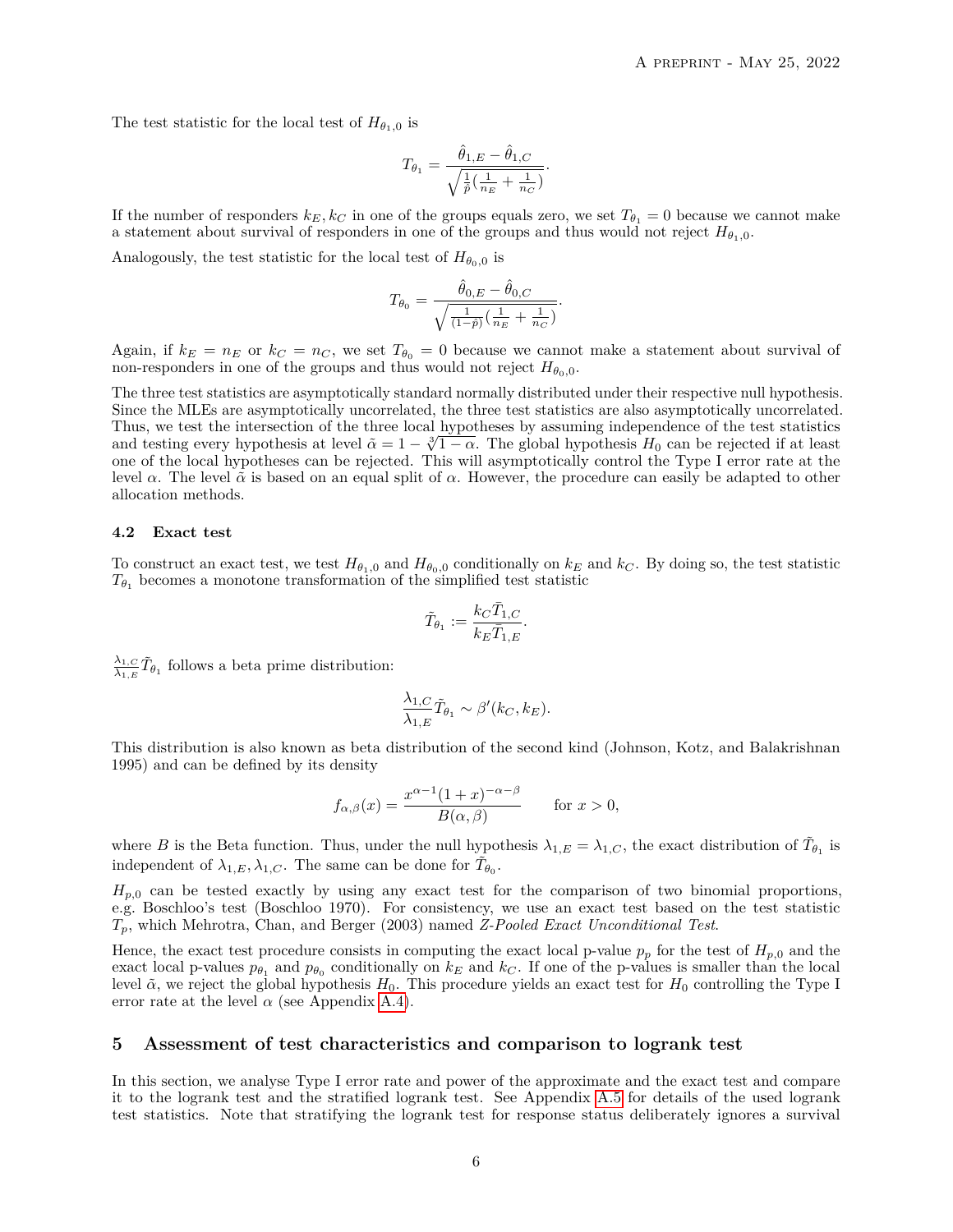

<span id="page-6-0"></span>Figure 4: Type I error rate for various sample sizes in different scenarios.

benefit originating from a response benefit. Thus, the stratified logrank test is not appropriate in our setting. However, we included it for comparison purposes because Xia, Cui, and Yang (2014) considered it as well.

Rejection probabilities for the proposed tests were calculated exactly. For the logrank tests, rejection probabilities were estimated by simulation with  $10^5$  runs per scenario, resulting in a standard error of 0.0007 for the Type I error and a maximal standard error of 0.0016 for the power.

### **5.1 Assessment of Type I error rate**

We evaluated the Type I error rate in various scenarios and found similar results in all of them. Thus, we chose two representative scenarios for illustration. In the first setting, survival of responders and non-responders is equal and the response probability equals 0.5 in both groups. In the second scenario, survival of responders is better, with a hazard ratio of 0.4, and the response probability equals 0.13 in both groups. No difference with regard to survival is assumed between experimental and control group. Figure [4](#page-6-0) shows Type I error rates for sample sizes per group from 5 to 200. The exact test always adheres to the nominal level and exploits it even for small sample sizes. The two logrank tests and the approximate RSES test exceed the nominal level for small sample sizes but the two logrank tests converge faster to the desired value. The approximate test performs worse for smaller response probabilities. This is due to the fact that the normal approximation of  $T_p$  is worse. Furthermore, the expected size of the responder stratum is smaller and thus the normal approximation of  $T_{\theta_1}$  is worse. The same holds true for response probabilities near 1.

Interestingly, Type I error rate of the asymptotic test is lower for very small sample sizes and response probabilities. This is because in these cases it is likely that one of the groups does not include any responders, which prevents rejection of  $H_{\theta_1,0}$ . The same holds true for response probabilities near 1.

### <span id="page-6-1"></span>**5.2 Assessment of Power**

We consider five different scenarios for the evaluation of the power. In all scenarios, responder survival is better than non-responder survival with a hazard ratio of  $\lambda_1/\lambda_0 = 0.4$ . In the first two scenarios (*+resp*), survival benefit of the experimental group is solely due to a higher response probability ( $p_E = 0.26, 0.52$ ) vs.  $p_C = 0.13$ ). In Scenarios 3 and 4 (*+resp +surv*), there is additionally a survival benefit of the experimental group within the strata. That means that responders in the experimental group have a better survival than responders in the control group and non-responders in the experimental group have a better survival than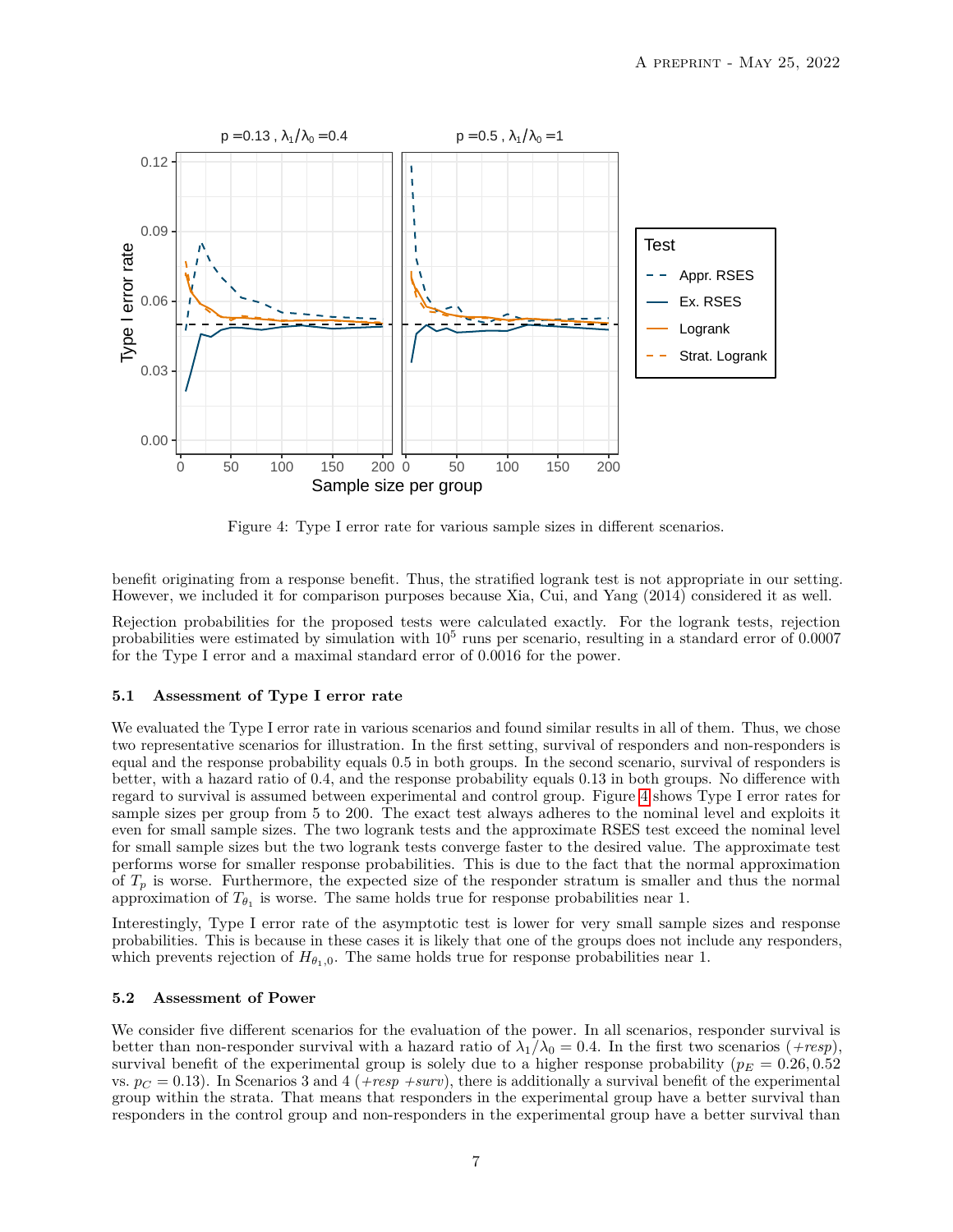

<span id="page-7-0"></span>Figure 5: Power with respect to sample size in different treatment effect scenarios.

non-responders in the control group. In Scenario 5 (*+surv*), the response probabilities are equal in both groups. The survival benefit of the experimental group is solely due to a better survival of both responders and non-responders.

Figure [5](#page-7-0) shows power for sample sizes per group from 5 to 200. In all scenarios, the approximate RSES test has slightly greater power than the exact test. However, the difference is not meaningful.

When survival benefit is solely due to response benefit (*+resp*), the RSES tests are much more powerful than the logrank test. Since the stratified logrank test only considers survival differences within the response strata, its power equals the significance level.

The higher the survival benefit within the strata compared to the response benefit, the better perform the logrank tests compared to the RSES tests. This is because they don't spend significance level to test response difference. When there is no response difference at all (*+surv*), the logrank tests are more powerful.

Interestingly, power of the stratified logrank test is not always monotonically increasing for very small sample sizes. This is because in these cases it is likely that one of the strata is empty. Then the stratified logrank test becomes a usual logrank test restricted to the non-empty stratum and can be more powerful than a stratified logrank test on two slightly bigger strata.

# <span id="page-7-1"></span>**6 Sample size calculation**

Since both the approximate and the exact RSES test are based on the same test statistics with the same asymptotic distributions, approximate sample size calculation is valid for both tests. Exact sample size calculation differs for both tests and is only presented for the exact test.

#### **6.1 Approximate sample size calculation**

Firstly, we derive for the three local tests approximate formulas for the probabilities to falsely accept the respective null hypothesis. This can be done using the asymptotic normality of the test statistics. Let  $n_E, n_C$ be the sample sizes and  $p'_i, \theta'_{j,i}$  the specified parameter values under the assumed alternative hypothesis for  $i = E, C, j = 0, 1$ . Then the approximate probabilities for falsely accepting the respective null hypothesis of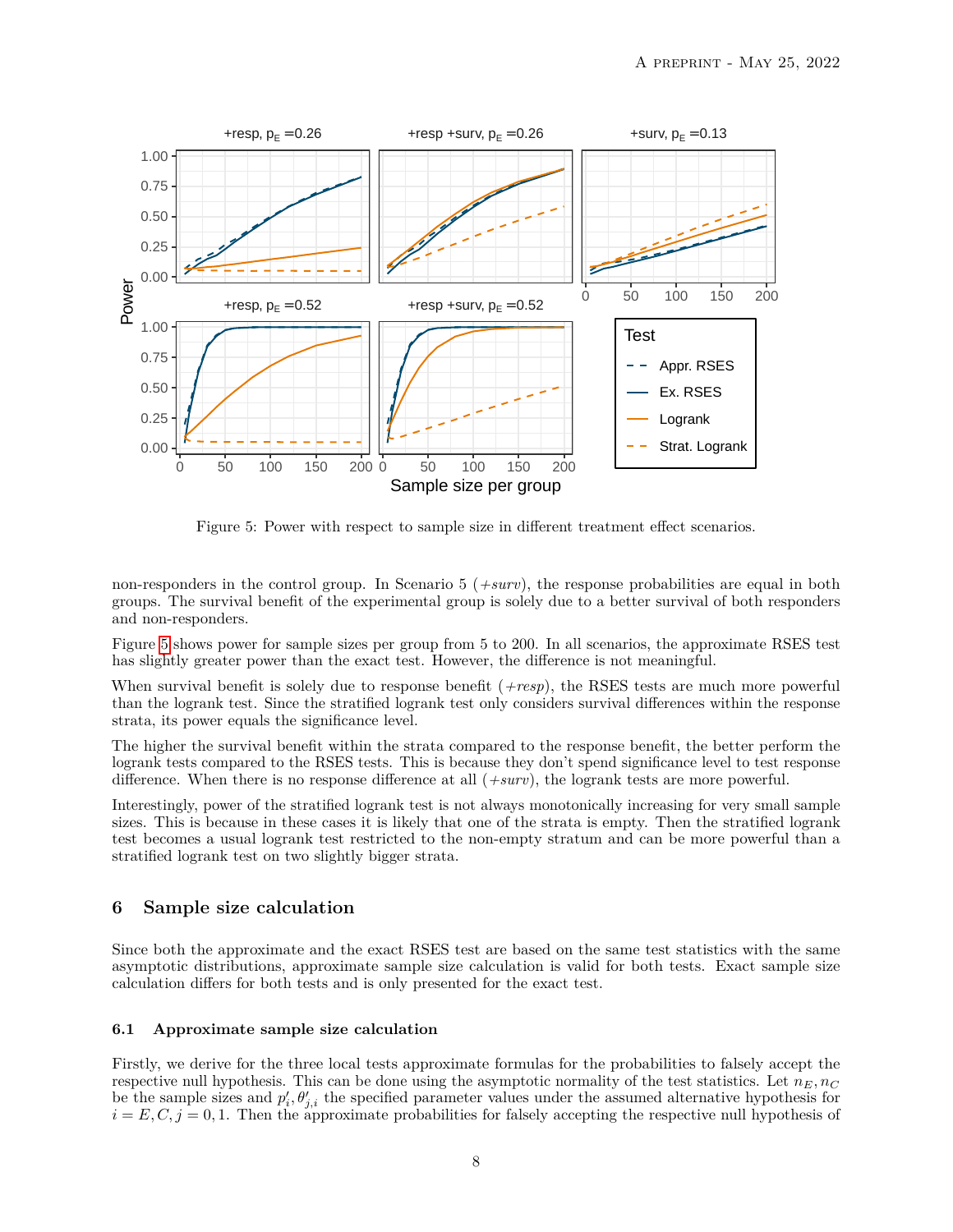the three local tests are

$$
\begin{split} \beta_p &= \Phi\left(\frac{z_{1-\frac{\tilde{\alpha}}{2}}\cdot\sqrt{\tilde{p}(1-\tilde{p})(\frac{1}{n_E}+\frac{1}{n_C})}-(p_E'-p_C')}{\sigma_p'}\right),\\ \beta_{\theta_1} &= \Phi\left(\frac{z_{1-\frac{\alpha}{2}}\cdot\sqrt{\frac{1}{\tilde{p}}\cdot(\frac{1}{n_E}+\frac{1}{n_C})}-(\theta_{1,C}'-\theta_{1,E}')}{\sigma_{\theta_1}'}\right),\\ \beta_{\theta_0} &= \Phi\left(\frac{z_{1-\frac{\alpha}{2}}\cdot\sqrt{\frac{1}{(1-\tilde{p})}\cdot(\frac{1}{n_E}+\frac{1}{n_C})}-(\theta_{0,C}'-\theta_{0,E}')}{\sigma_{\theta_0}'}\right), \end{split}
$$

with

$$
\tilde{p}:=\frac{n_Ep_E'+n_Cp_C'}{n_E+n_C}.
$$

See Appendix [A.6](#page-15-0) for the derivation of the formulas. Due to the asymptotic independence of the three test statistics, the probability to not reject  $H_0$ , i.e. to accept all three local null hypotheses simultaneously, is approximately equal to the product of the acceptance probabilities of the three local null hypotheses.

Let  $r = n_E/n_C$  be the desired sample size ratio. We specify power  $1 - \beta$ , significance level  $\alpha$ , and all Let  $r = n_E/n_C$  be the desired sample size ratio. We specify power  $1 - p$ , significance level *α*, and all distribution parameters, and set the local level to  $\tilde{\alpha} = 1 - \sqrt[3]{1 - \alpha}$ . Then, due to  $n_E = r \cdot n_C$ , the acceptance probabilities of the three local tests can be viewed as functions of  $n<sub>C</sub>$ . Thus, the required control group sample size  $n<sub>C</sub>$  is the solution of the equation

$$
\beta_p(n_C) \cdot \beta_{\theta_1}(n_C) \cdot \beta_{\theta_0}(n_C) = \beta,
$$

which can be determined numerically.

This approach also leaves the possibility of splitting Type I or Type II error rate differently to weight certain hypotheses. The calculation method can easily be adapted to such changes.

Figure [6](#page-9-0) shows the exact power of exact and approximate test using the approximate sample size calculation in 29 different scenarios. We set the non-responder hazard to  $\gamma := 0.142$  and the sample size ratio to  $r = 1$ . We consider the following six constellations of responder and non-responder survival:

- 1. Equal survival in all strata:  $\lambda_{0,E} = \lambda_{0,C} = \lambda_{1,E} = \lambda_{1,C} = \gamma$
- 2. Better survival of responders in experimental group (1):  $\lambda_{0,C} = \lambda_{0,E} = \lambda_{1,C} = \gamma$  and  $\lambda_{1,E} = \gamma/2$
- 3. Better survival of responders in experimental group (2):  $\lambda_{0,C} = \lambda_{0,E} = \lambda_{1,C} = \gamma$  and  $\lambda_{1,E} = \gamma/3$
- 4. Better survival of responders and non-responders in experimental group:  $\lambda_{0,C} = \lambda_{1,C} = \gamma$  and *λ*<sub>0*,E*</sub> =  $λ$ <sub>1*,E*</sub> =  $γ/2$
- 5. Better survival of non-responders in experimental group, even better survival of responders in experimental group:  $\lambda_{0,C} = \lambda_{1,C} = \gamma, \lambda_{0,E} = \gamma/2$  and  $\lambda_{1,E} = \gamma/3$
- 6. Better survival of responders in control group, better survival of non-responders in experimental group, even better survival of responders in experimental group:  $\lambda_{0,C} = \gamma, \lambda_{1,C} = \gamma/2, \lambda_{0,E} = \gamma/2$ and  $\lambda_{1,E} = \gamma/3$

In each of these constellations, response probability in the control group is  $p_C = 0.13$ . We consider five different response probabilities in the experimental group:  $p_E = 0.13$ , 0.26, 0.39, 0.52, 0.8. When response probabilities are equal in the first constellation, there is no group difference. Hence, no sample size can be calculated in this case.

We see that the approximate sample size calculation method works pretty well for the approximate test and slightly underestimates the required sample size for the exact test in most scenarios. This is consistent with the small power advantage of the approximate test seen in Section [5.2.](#page-6-1) If the response probabilities and responder and non-responder survival differ strongly between the two groups, the power drops considerably below the desired value. This correlates with an increased Type I error rate of the approximate test in such cases.

#### **6.2 Exact sample size calculation**

Exact sample size calculation can be done iteratively because power can be calculated exactly. The power of the exact RSES test of a specific alternative  $H_A$  with parameters  $p_{i,A}, \theta_{1,i,A}, \theta_{0,i,A}$  ( $i = E, C$ ) is given by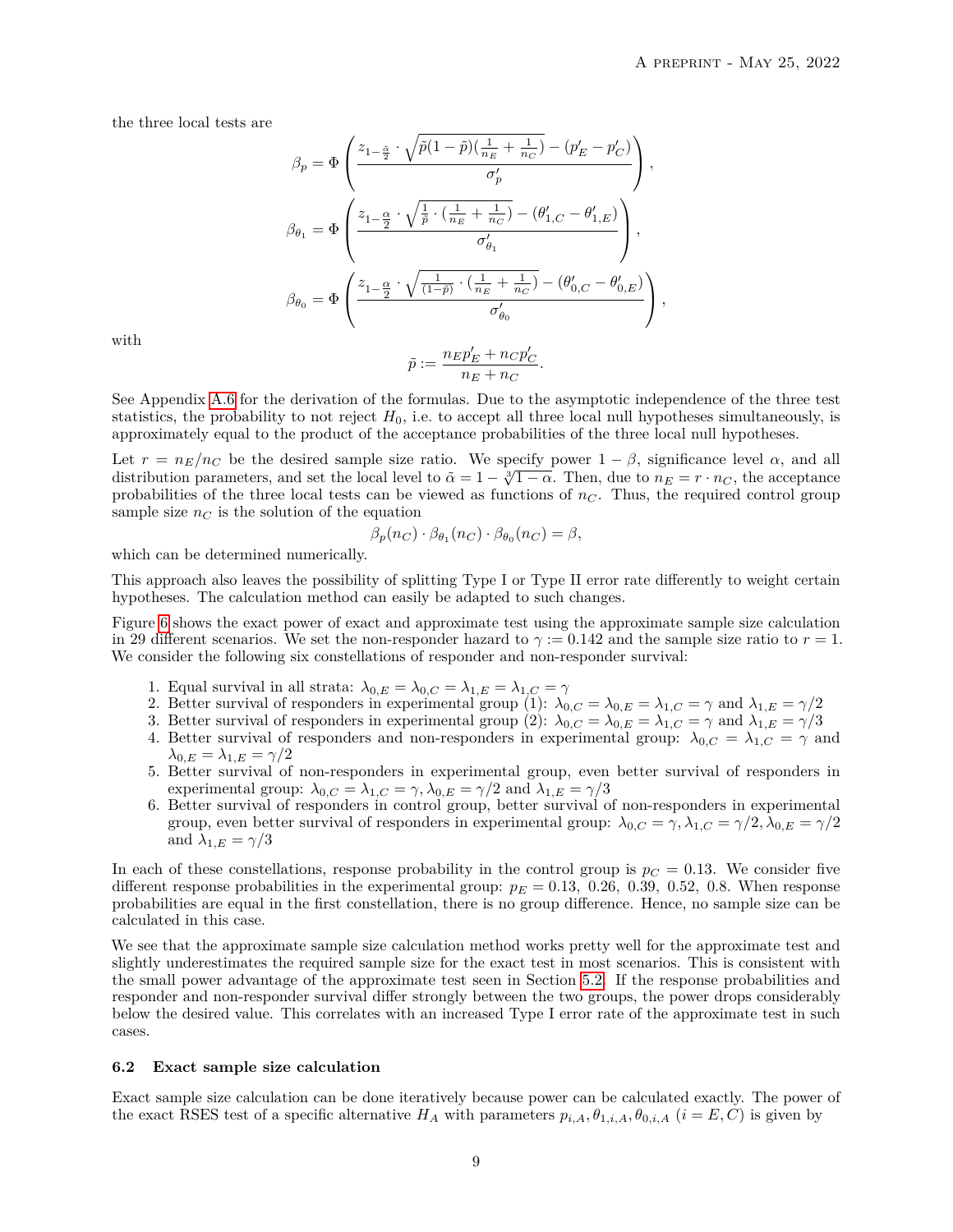

Figure 6: Exact power of approximate sample sizes in various scenarios. Calculated sample sizes are shown in the top row.

<span id="page-9-0"></span>
$$
P_{H_A}(\text{Rej}.H_0) = P_{p_{E,A},p_{C,A}}(\text{Rej}.H_{p,0}) + \sum_{(k_E,k_C)\notin R_p} f_{p_{E,A},p_{C,A}}(k_E,k_C) \cdot (1 - u_1(k_E,k_C) \cdot u_0(n_E - k_E, n_C - k_C)).
$$

Here,  $R_p$  is the rejection region of the exact test of  $H_{p,0}$ . Furthermore,  $u_1(k_E, k_C) = u_{\lambda_{1,E,A},\lambda_{1,C,A}}(k_E, k_C)$  is the probability to not reject  $H_{\theta_1,0}$  if the true parameters are  $\lambda_{1,E,A}, \lambda_{1,C,A}$  and the group sizes are  $k_E, k_C$ . If  $k_E = 0$  or  $k_C = 0$ , we have  $u_{\lambda_{E,A},\lambda_{C,A}}(k_E, k_C) = 1$  ("empty group cases"). In all other cases we have

$$
u_{\lambda_{E,A},\lambda_{C,A}}(k_E, k_C)
$$
  
=  $P_{\lambda_{E,A},\lambda_{C,A}}(-c_{\lambda}(k_E, k_C, \tilde{\alpha}) \leq \tilde{T}_{\theta_1} \leq c_{\lambda}(k_E, k_C, \tilde{\alpha}))$   
=  $P\left(\frac{\lambda_{1,C}k_C}{\lambda_{1,E}k_E} \cdot \exp(-c_{\lambda}(k_E, k_C, \tilde{\alpha})) \leq \frac{\lambda_{1,C}k_C}{\lambda_{1,E}k_E} \cdot \exp(\tilde{T}_{\theta_1}) \leq \frac{\lambda_{1,C}k_C}{\lambda_{1,E}k_E} \cdot \exp(c_{\lambda}(k_E, k_C, \tilde{\alpha}))\right)$   
=  $F_{\beta'(k_C, k_E)}\left(\frac{\lambda_{1,C}k_C}{\lambda_{1,E}k_E} \cdot \exp(c_{\lambda}(k_E, k_C, \tilde{\alpha}))\right) - F_{\beta'(k_C, k_E)}\left(\frac{\lambda_{1,C}k_C}{\lambda_{1,E}k_E} \cdot \exp(-c_{\lambda}(k_E, k_C, \tilde{\alpha}))\right).$ 

 $c_{\lambda}(k_E, k_C, \tilde{\alpha})$  is the critical value of the two-sided test of  $H_{\theta_1,0}$  conditionally on the numbers of responders  $k_E, k_C$ . It is defined by the equation

$$
1 - F_{\beta'(k_C, k_E)}(k_C/k_E \cdot \exp(c_{\lambda}(k_E, k_C, \tilde{\alpha}))) + F_{\beta'(k_C, k_E)}(k_C/k_E \cdot \exp(-c_{\lambda}(k_E, k_C, \tilde{\alpha}))) = \tilde{\alpha}
$$

and can be calculated numerically.

Analogously,  $u_0(n_E - k_E, n_C - k_C) = u_{\lambda_{0,E,A},\lambda_{0,C,A}}(n_E - k_E, n_C - k_C)$  is the probability to not reject  $H_{\theta_0,0}$ . Thus, the exact sample size can be calculated iteratively as follows:

- 1. Start with the approximate sample size.
- 2. Calculate exact power  $P_{H_A}(\text{Rej}.H_0)$ .
- 3. Increase sample size if power is too low, decrease sample size if power is too high.
- 4. Iterate steps 2 and 3.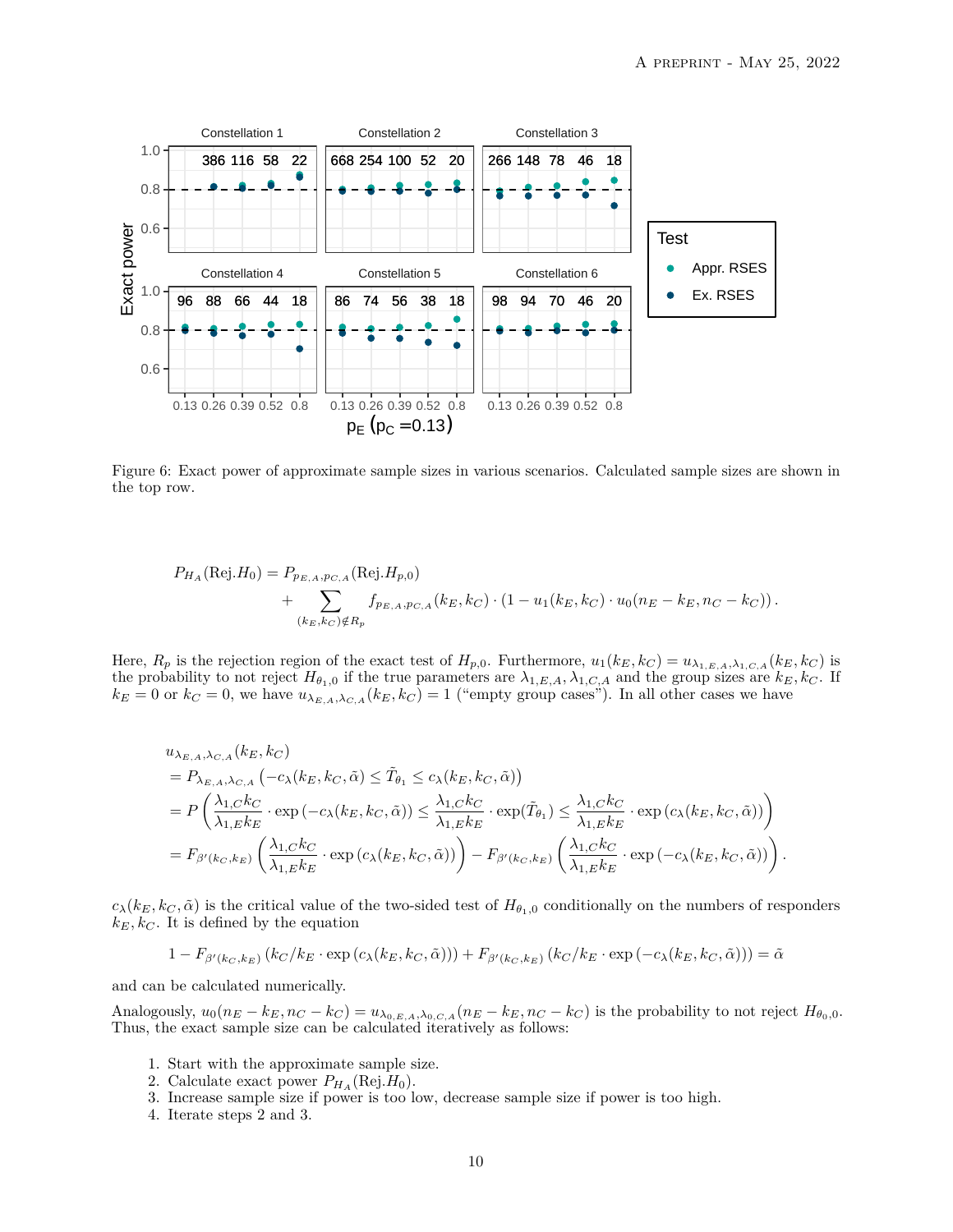

<span id="page-10-0"></span>Figure 7: Distribution parameters and survival functions

Table 1: Approximate sample sizes and power values of three group comparisons

<span id="page-10-1"></span>

| Comparison       | Approximate ample | Power of exact test | Power of logrank | Power of strat. |
|------------------|-------------------|---------------------|------------------|-----------------|
|                  | size              |                     | test             | logrank test    |
| $L+T$ vs.        | 86                | ${0.79}$            | 0.87             | $\rm 0.37$      |
| ⊥+'I' vs. ⊥      | 59                | ${0.79}$            | $\rm 0.53$       | $0.05\,$        |
| $\mathbf{V}$ VS. | 378               | $0.80\,$            | $\rm 0.33$       | $0.76\,$        |

# **7 Example**

Huober et al. (2019) investigated the effect of Lapatinib (L), Trastuzumab (T), and a combination of both on pathologic complete response and survival in patients with HER2-positive early breast cancer. They reported group-wise response rates, and event-free as well as overall survival rates. Furthermore, they estimated hazard ratios between responders and non-responders within the treatment groups. Under the assumption of exponentially distributed survival within the response strata, the RSES distribution parameters can be derived. For overall survival, they are given in Figure [7](#page-10-0) together with the survival functions. Under these assumptions, survival of responders is considerably better in all groups. Due to the highest response probability and the best survival for responders, the combination L+T has the best overall survival. Even though a treatment with T leads to a higher repsonse probability compared to L, the non-responder survival in T is worse and the responder survival is almost equal. This results in a better survival of L compared to T.

Table [1](#page-10-1) shows approximate sample sizes per group for the three pairwise comparisons between the three groups at global level 0.05 and global power 0.8. They are calculated for the exact test by the method described in Section [6.](#page-7-1) Furthermore, exact power values for the exact test and simulation-based power values for the logrank test and stratified logrank test are given. Compared to T, L+T has a response advantage and a survival advantage in both strata and the logrank test is more powerful than the exact test. In the other two comparisons, the differences between response probability and stratified survival are not uniform and partly compensate each other when compared by the logrank test. Thus, the logrank test has lower power than the exact test. Since the stratified logrank test deliberately ignores any survival benefit arising from a response benefit, it has low power for the comparison  $L+T$  vs. T, although the survival curves show the greatest difference. The power of the stratified logrank test for the comparison between  $L + T$  and T is even lower due to the fact that it is not able to capture the treatment effect mainly originating from the higher response rate in L+T compared to L. However, when comparing T versus L, the stratified logrank test is more powerful than the logrank test since it does not struggle with the opposed effects on response and stratified survival.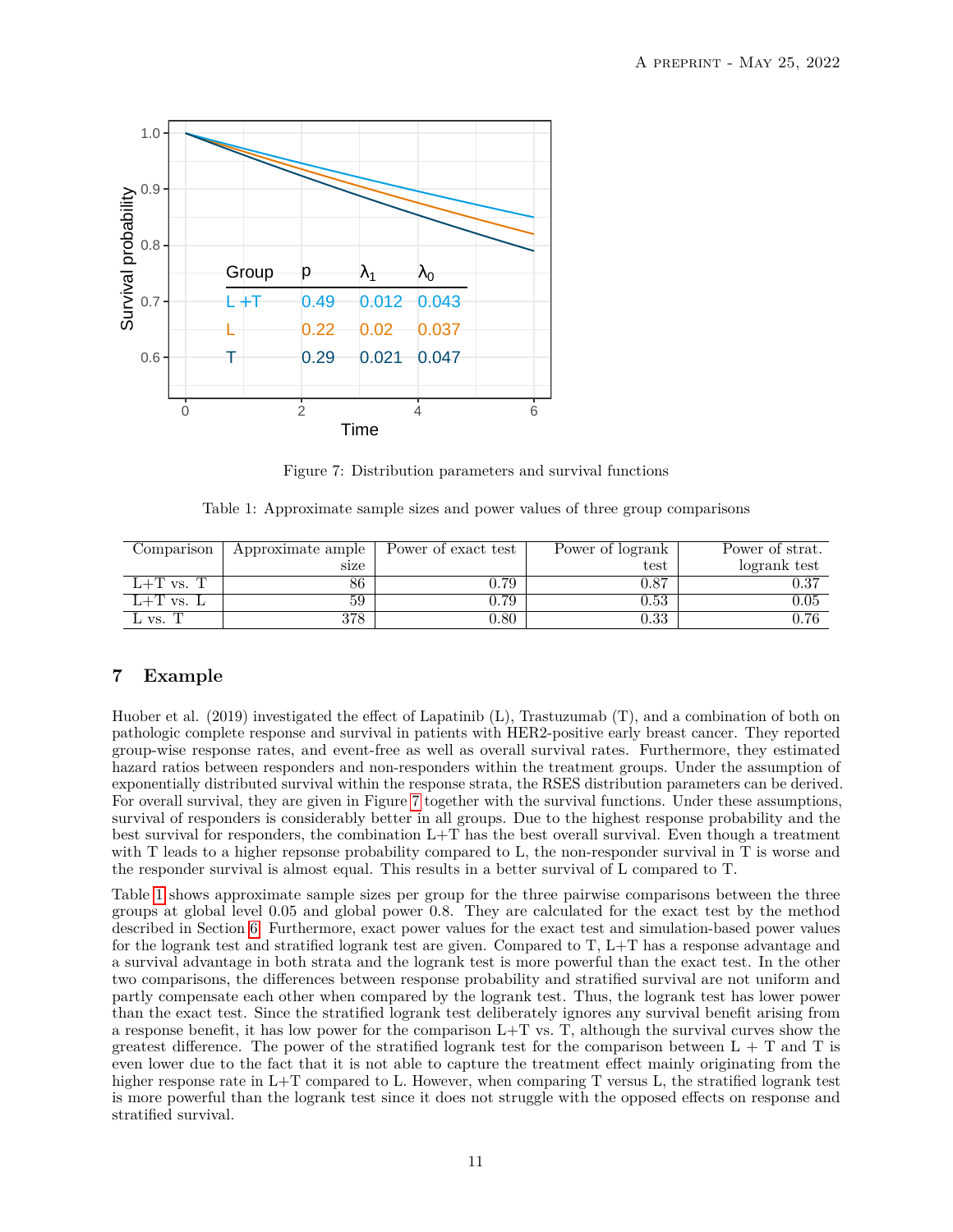# **8 Discussion**

We derived some basic properties of the RSES model, constructed Maximum Likelihood estimators, and developed an approximate and exact test. We saw that the approximate test shows a Type I error inflation and almost no power advantage compared to the exact test which makes the latter the better choice. Xia, Cui, and Yang (2014) already showed that the logrank test has low power if the treatment affects only response. Our work showed that alternative methods like the RSES test can solve this problem. Thus, survival analysis within the RSES model is not recommended to be done with the commonly used logrank test. The approximate sample size calculation method worked well and can be a good start value for an easy to implement exact sample size calculation method.

The main limitation of the derived methods is that they require the absence of censoring. Integrating censored observations into the MLEs is straightforward and doesn't affect the asymptotic distribution. Since the presented confidence intervals and tests are based on the MLEs, they can be applied without problems. However, exact calculations become much more complicated and require specification of a censoring distribution. We do not expect qualitatively different results regarding coverage probabilities and error rates in the presence of censoring. The sample size calculation method can be used to determine the needed number of events which can then be corrected for censoring.

The strength of the fully parametric RSES model is that it allows the exact derivation of statistical measures. For example, Xia, Cui, and Yang (2014) calculated the correlation between the surrogate endpoint and the overall survival. We calculated exact error probabilities for our confidence intervals and test decisions.

The three-parameter-complexity of the RSES model can be seen as a strength since it allows the consideration of complex treatment effects. However, the unavoidable downside of this is that survival differences might not be easily interpretable. This problem could be solved by using a one-dimensional effect measure like the Restricted Mean Survival Time (RMST). Also, estimation of stratum-specific survival parameters is imprecise if the stratum is small. This is the case if the response probability is near 0 or 1. In such cases, responder-stratified methods should only be applied if the sample size is sufficiently large.

The fully parametric approach can also be seen as too restrictive. Exponential distribution within the strata is a strong assumption that is probably rarely met exactly. A less restrictive approach to within-stratum estimation could use more flexible models like the Weibull model or the non-parametric Kaplan-Meier estimator. By this, however, interpretation of survival differences becomes even more difficult.

In practice, response rates and stratum-specific Kaplan-Meier estimates could be used to flexibly describe the treatment effect on response probability and stratum survival. They can be aggregated at group-level to descriptively compare survival of different treatment groups. Confirmatory testing of survival difference can then be based on a one-dimensional effect measure like RMST. For power analysis and sample size calculation, stronger assumptions like in the RSES model can be made. However, the circumstances are more complicated if the response difference is assessed earlier in the study as a basis for an interim decision on accelerated approval. Depending on the choice of global Type I and Type II error control, the correlation of the test statistics of response difference and survival difference has to be considered and quantified in the planning stage. Our future research will focus on analysis and sample size calculation in such study designs.

# **References**

- Boschloo, R. D. 1970. "Raised Conditional Level of Significance for the 2 x 2-Table When Testing the Equality of Two Probabilities." *Statistica Neerlandica* 24: 1–9. [https://doi.org/10.1111/j.1467-9574.1970.](https://doi.org/10.1111/j.1467-9574.1970.tb00104.x) [tb00104.x](https://doi.org/10.1111/j.1467-9574.1970.tb00104.x).
- Conforti, Fabio, Laura Pala, Isabella Sala, Chiara Oriecuia, Tommaso De Pas, Claudia Specchia, Rossella Graffeo, et al. 2021. "Evaluation of Pathological Complete Response as Surrogate Endpoint in Neoadjuvant Randomised Clinical Trials of Early Stage Breast Cancer: Systematic Review and Meta-Analysis." *BMJ* 375. <https://doi.org/10.1136/bmj-2021-066381>.
- Food and Drug Administration. 2020. "Guidance for Industry: Pathologic Complete Response in Neoadjuvant Treatment of High-Risk Early-Stage Breast Cancer: Use as an Endpoint to Support Accelerated Approval." https://www.fda.gov/regulatory-information/search-fda-guidance-documents/pathologicalcomplete-response-neoadjuvant-treatment-high-risk-early-stage-breast-cancer-use.
	- ———. 2022. "CDER Drug and Biologic Accelerated Approvals Based on a Surrogate Endpoint as of December 31, 2021." https://www.fda.gov/drugs/nda-and-bla-approvals/accelerated-approvals.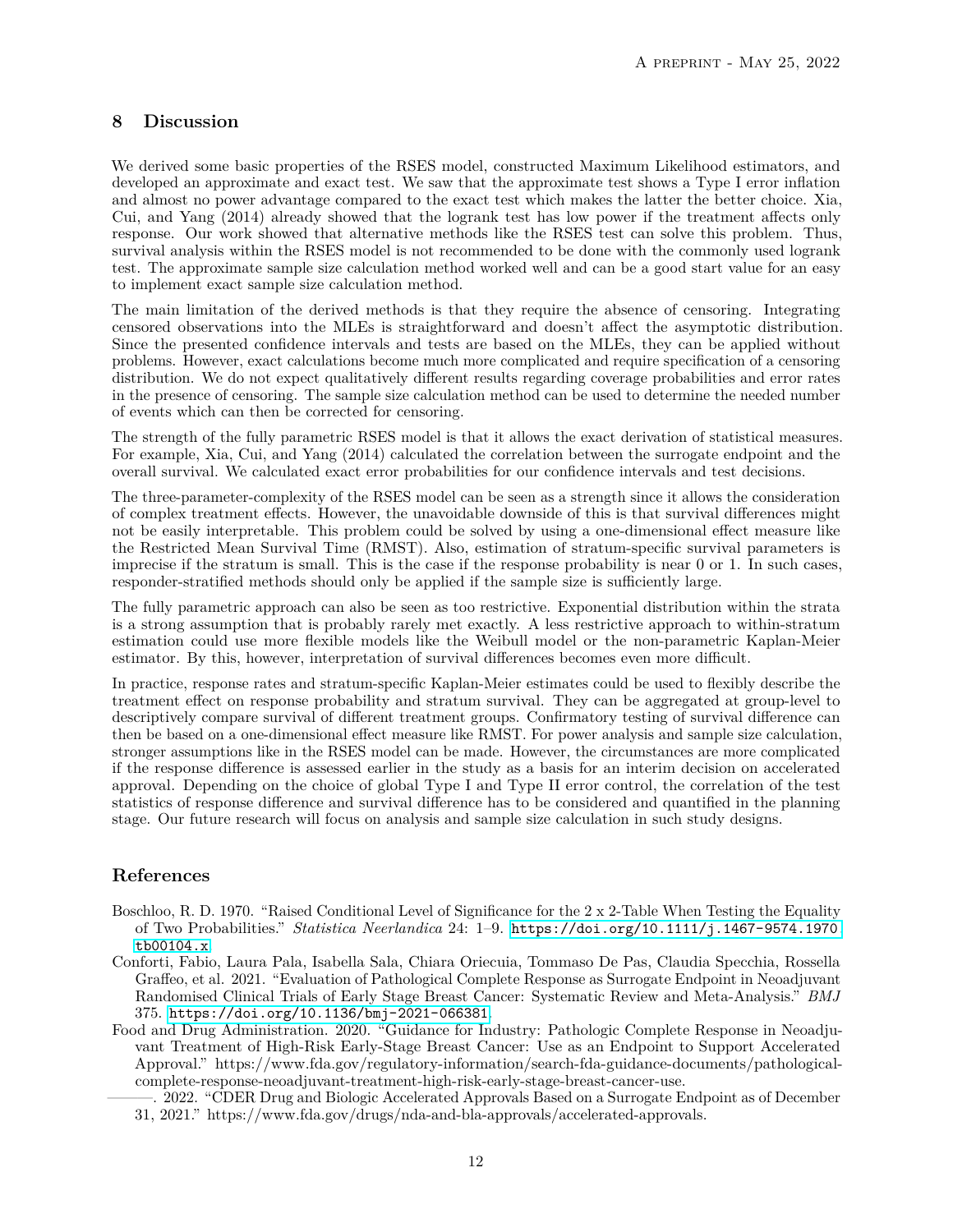- Huober, Jens, Eileen Holmes, José Baselga, Evandro de Azambuja, Michael Untch, Debora Fumagalli, Severine Sarp, et al. 2019. "Survival Outcomes of the NeoALTTO Study (BIG 1–06): Updated Results of a Randomised Multicenter Phase III Neoadjuvant Clinical Trial in Patients with Her2-Positive Primary Breast Cancer." *European Journal of Cancer* 118: 169–77.
- Johnson, Norman L, Samuel Kotz, and Narayanaswamy Balakrishnan. 1995. *Continuous Univariate Distributions, Volume 2*. Vol. 289. John Wiley & Sons.
- Mantel, Nathan. 1966. "Evaluation of Survival Data and Two New Rank Order Statistics Arising in Its Consideration." *Cancer Chemother Rep* 50: 163–70.
- Mehrotra, Devan V., Ivan S. F. Chan, and Roger L. Berger. 2003. "A Cautionary Note on Exact Unconditional Inference for a Difference Betwenn Two Independent Binomial Proportions." *Biometrics* 59: 441–50. <https://doi.org/10.1111/1541-0420.00051>.
- Wallach, Joshua D, Joseph S Ross, and Huseyin Naci. 2018. "The US Food and Drug Administration's Expedited Approval Programs: Evidentiary Standards, Regulatory Trade-Offs, and Potential Improvements." *Clinical Trials* 15 (3): 219–29.
- Xia, Yi, Lu Cui, and Bo Yang. 2014. "A Note on Breast Cancer Trials with pCR-Based Accelerated Approval." *Journal of Biopharmaceutical Statistics* 24:5: 1102–14. [https://doi.org/10.1080/10543406.](https://doi.org/10.1080/10543406.2014.931410) [2014.931410](https://doi.org/10.1080/10543406.2014.931410).

# **A Appendices**

### <span id="page-12-0"></span>**A.1 Detailed analyses of survival differences**

Let  $p_i, \lambda_{1,i}, \lambda_{0,i}$  be the respective parameter sets of the groups as shown in Figure [1.](#page-2-0) Let  $S_i$  be the survival functions of the two groups. We can differentiate three cases of the relation of  $S_E$  and  $S_C$ :

- 1. Completely equal:  $S_E(t) = S_C(t) \quad \forall t \geq 0$
- 2. Uniformly different:  $S_E(t) \neq S_C(t) \quad \forall t > 0$
- 3. Crossing: not completely equal but  $\exists t > 0$  such that  $S_E(t) = S_C(t)$

It is easily seen that *S<sup>E</sup>* and *S<sup>C</sup>* are completely equal if and only if one of the following conditions hold:

- $p_E = p_C, \lambda_{1,E} = \lambda_{1,C}$  and  $\lambda_{0,E} = \lambda_{0,C}$
- $p_E = p_C = 0$  and  $\lambda_{0,E} = \lambda_{0,C}$
- $p_E = p_C = 1$  and  $\lambda_{1,E} = \lambda_{1,C}$
- $\lambda_{1,E} = \lambda_{1,C} = \lambda_{0,E} = \lambda_{0,C}$

These can be reformulated as:

- The parameter sets in both groups are equal.
- There are no responders in both groups and the non-responder parameters are equal in both groups.
- There are no non-responders in both groups and the responder parameters are equal in both groups.
- Survival is equal for responder and non-responders and in both groups.

To investigate whether two survival curves cross for some  $t > 0$ , we have to compare the relation at  $t = 0$ with the relation at  $t \to \infty$ . The former is determined by the derivatives of  $S_E$  and  $S_C$  at 0. The latter is determined by the minima of the hazards, i.e. the hazard of the fitter stratum (that is non-empty):

$$
\lambda_{\min,G} := \min(\lambda_{1,G}, \lambda_{0,G}).
$$

In most practical cases, this will be the responder stratum. In the special cases  $p_G = 0$  (1), set  $\lambda_{\min,G}$  :=  $\lambda_{0,G}$  ( $\lambda_{1,G}$ ). Define  $\lambda_{\max,G}$  analogously. Let  $p_{G,\lambda_{\min}} = p_G$  if  $\lambda_{\min,G} = \lambda_{1,G}$  and  $p_{G,\lambda_{\min}} = 1 - p_G$  if  $\lambda_{\min,G} = \lambda_{0,G}$  be the proportion of the fitter stratum. The curves don't cross if and only if one of the following conditions is true (assuming the curves are not completely equal):

- The first non-equal derivatives at 0 fulfill  $S_F^{(k)}$  $E_E^{(k)}(0) > S_C^{(k)}(0)$  and one of the following statements is true:
	- $\lambda_{\min,E} < \lambda_{\min,C}$
	- $-\lambda_{\min,E} = \lambda_{\min,C}$  and  $p_{E,\lambda_{\min}} > p_{C,\lambda_{\min}}$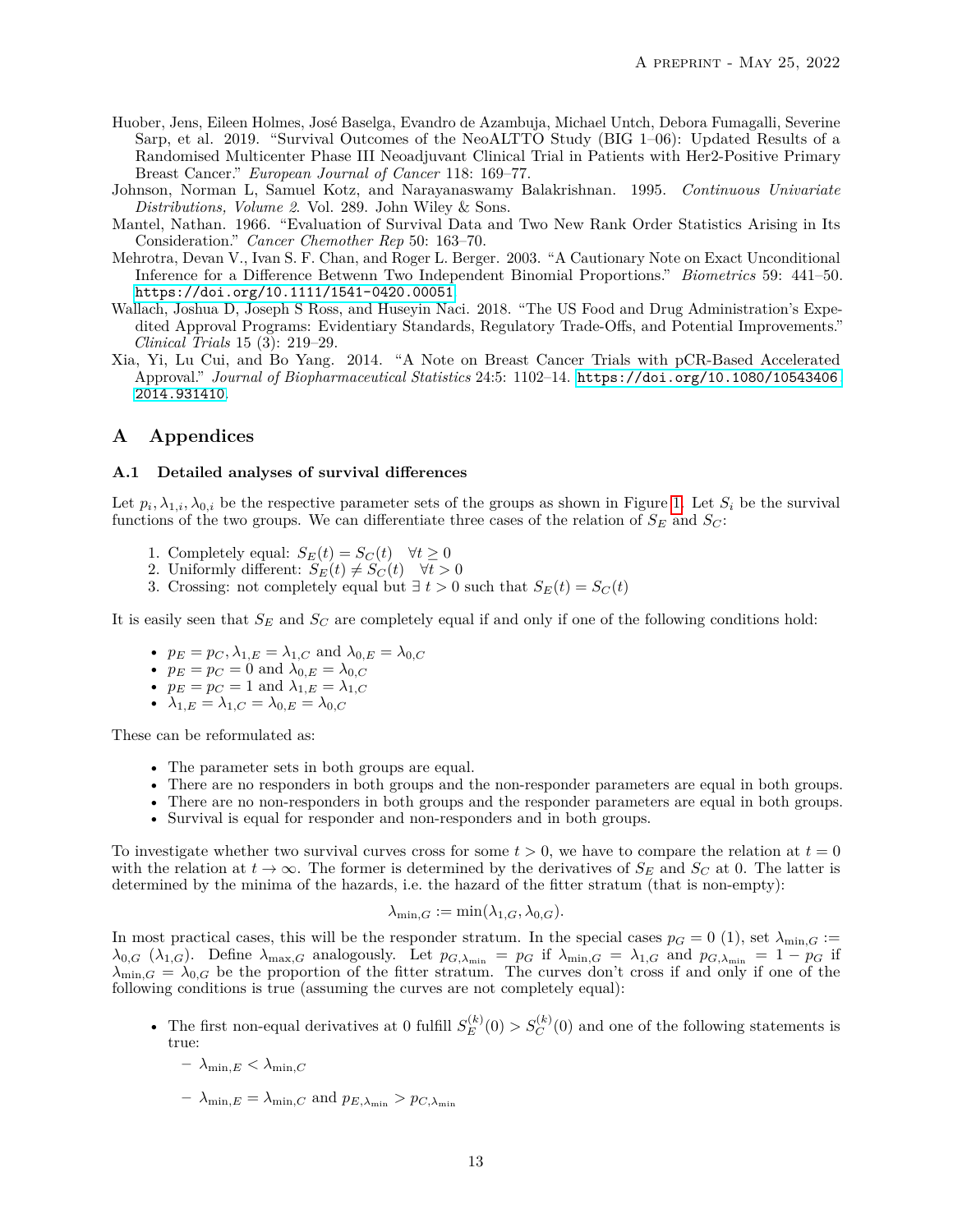• Condition 2.1 with *E* and *C* exchanged.

This can be reformulated as:

- Event rate at the beginning is higher in group *E* and:
	- **–** The fitter stratum in group *E* has better survival than the fitter stratum in group *C* or
	- **–** the fitter strata in both groups have equal survival but there are more responders in group *E* as compared to group *C*.
- Condition 2.1 with *E* and *C* exchanged.

Two curves cross if and only if they are not completely equal and not uniformly different.

#### <span id="page-13-0"></span>**A.2 Derivation of Maximum Likelihood Estimators**

The density function is

$$
f_{p,\lambda_1,\lambda_0}(x,t) = x \cdot p \cdot \lambda_1 \exp(-\lambda_1 t) + (1-x) \cdot (1-p) \cdot \lambda_0 \exp(-\lambda_0 t).
$$

Hence, the log likelihood of the three dimensional parameter  $(p, \theta_1, \theta_2)$  is:

$$
\log \left( L_{\vec{x},\vec{t}}(p,\theta_1,\theta_2) \right) = \sum_{i=1}^{k(\vec{x})} \left[ \log(p) + \theta_1 - \exp(\theta_1) \cdot t_i \right] + \sum_{i=k(\vec{x})+1}^{n} \left[ \log(1-p) + \theta_0 - \exp(\theta_0) \cdot t_i \right]
$$

$$
= k(\vec{x}) \cdot \log(p) + (n - k(\vec{x})) \cdot \log(1-p)
$$

$$
+ \sum_{i=1}^{k(\vec{x})} \left[ \theta_1 - \exp(\theta_1) \cdot t_i \right] + \sum_{i=k(\vec{x})+1}^{n} \left[ \theta_0 - \exp(\theta_0) \cdot t_i \right]
$$

and can therefore be maximized within the summands. Finding the roots of the derivatives of the summands yields the Maximum Likelihood estimators shown in Section [3.](#page-2-2)

For variance approximation, we derive the values of the Fisher information matrix by taking the negative expectation of the second derivation of the log likelihood:

$$
I(\vartheta)_{i,j} = -E \left[ \frac{d^2}{d\vartheta_i d\vartheta_j} \log L_{\vec{X},\vec{T}}(\vartheta) \right]
$$

We get

$$
I(\vartheta) = \begin{pmatrix} -\frac{n}{p(1-p)} & 0 & 0\\ 0 & -n \cdot p & 0\\ 0 & 0 & -n \cdot (1-p) \end{pmatrix}
$$

The inverse of this diagonal matrix is obtained by taking the inverse of the diagonal entries. This yields the variance estimators in Section [3.](#page-2-2)

#### <span id="page-13-1"></span>**A.3 Calculating exact coverage probability of confidence intervals**

The coverage probabilities of the asymptotic confidence intervals are dependent on the true response probability  $p_0$ . The coverage probability of  $CI_p$  can be calculated by

$$
CP(Cl_p) = \sum_{k \in \{0, ..., n\}} 1_{\left\{ |p_0 - k/n| \le z_{1-\alpha/2} \cdot \sqrt{k/n \cdot (1-k/n)/n} \right\}} \cdot f_{p_0}(k),
$$

where  $f_{p_0}$  is the binomial density.

Since the distribution of  $\lambda_1 \exp(-\hat{\theta}_1)$  conditional on k is known to be  $\Gamma(k, k)$ , we can calculate the coverage probability of  $CI_{\theta_1}$  conditional on *k* exactly by

$$
\text{CP}_k(\text{CI}_{\theta_1}) = F_{\Gamma(k,k)}\left(\exp\left(z_{1-\alpha/2}\sqrt{1/k}\right)\right) - F_{\Gamma(k,k)}\left(\exp\left(-z_{1-\alpha/2}\sqrt{1/k}\right)\right),
$$

where  $F_{\Gamma(k,k)}$  is the distribution function of the  $\Gamma(k,k)$ -distribution. The unconditional coverage probability then is

$$
CP(Cl_{\theta_1}) = f_p(0) + \sum_{k \in \{1, ..., n\}} f_p(k) \cdot CP_k(Cl_{\theta_1}).
$$

The coverage probability of  $CI_{\theta_0}$  can be calculated analogously.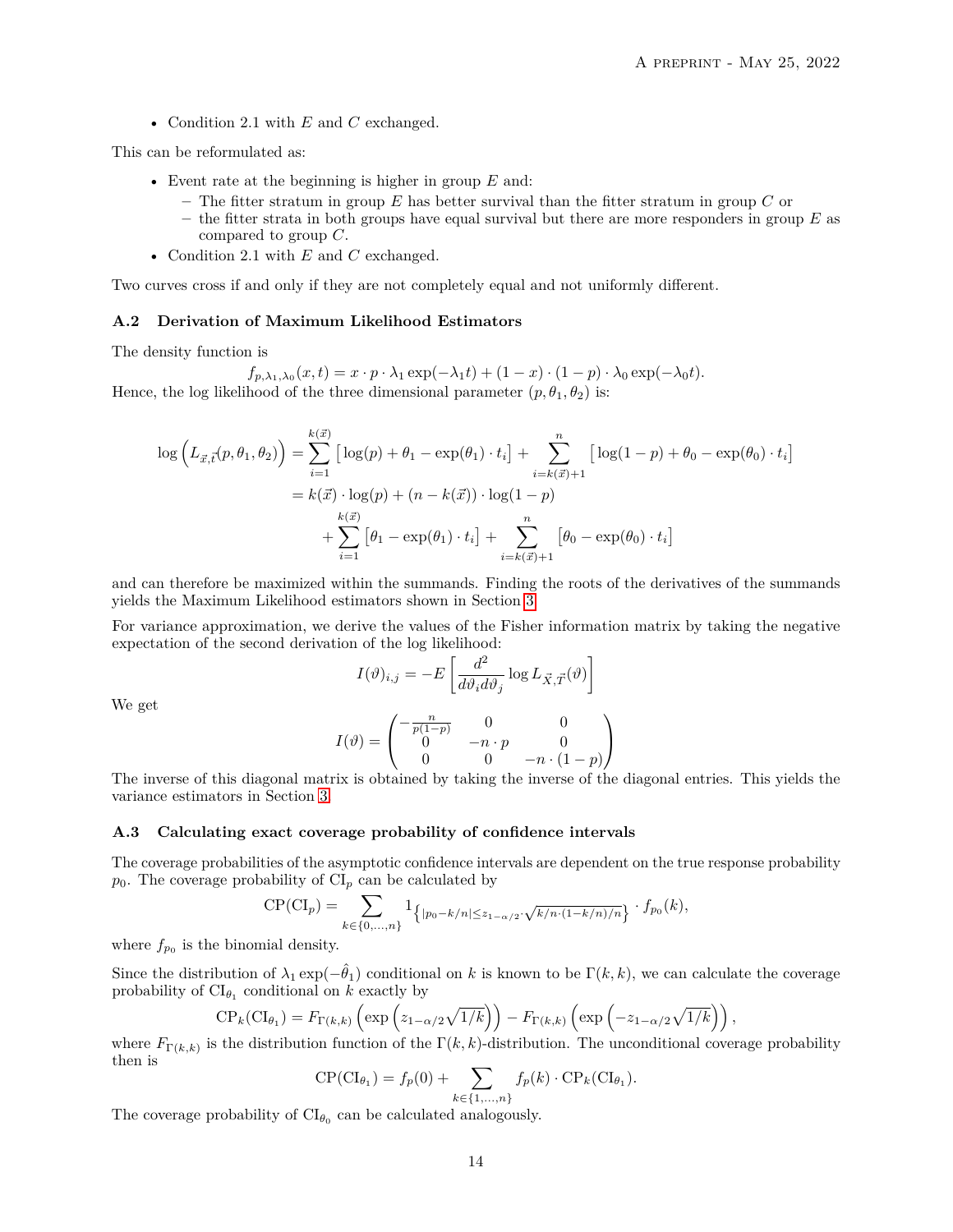#### <span id="page-14-0"></span>**A.4 Exact test keeps Type I error rate**

Consider the test procedure described in Section [4.2.](#page-5-0) Then the Type I error rate is:

$$
P(\text{Rej}.H_{0}) = P(\text{Rej}.H_{p,0}) + P(\neg \text{Rej}.H_{p} \land (\text{Rej}.H_{\theta_{1},0} \lor \text{Rej}.H_{\theta_{0},0}))
$$
  
\n
$$
= P(\text{Rej}.H_{p,0}) + \sum_{(k_{E},k_{C}) \notin R_{p}} f(k_{E},k_{C}) \cdot P(\text{Rej}.H_{\theta_{1},0} \lor \text{Rej}.H_{\theta_{0},0}|k_{E},k_{C})
$$
  
\n
$$
= P(\text{Rej}.H_{p,0}) + \sum_{(k_{E},k_{C}) \notin R_{p}} f(k_{E},k_{C}) \cdot (1 - P(\neg \text{Rej}.H_{\theta_{1},0} \land \neg \text{Rej}.H_{\theta_{0},0}|k_{E},k_{C}))
$$
  
\n
$$
= P(\text{Rej}.H_{p,0}) + \sum_{(k_{E},k_{C}) \notin R_{p}} f(k_{E},k_{C}) \cdot (1 - P(\neg \text{Rej}.H_{\theta_{1},0}|k_{E},k_{C}) \cdot P(\neg \text{Rej}.H_{\theta_{0},0}|k_{E},k_{C}))
$$
  
\n
$$
\leq P(\text{Rej}.H_{p,0}) + \sum_{(k_{E},k_{C}) \notin R_{p}} f(k_{E},k_{C}) \cdot (1 - (1 - \tilde{\alpha}) \cdot (1 - \tilde{\alpha}))
$$
  
\n
$$
= P(\text{Rej}.H_{p,0}) + (1 - P(\text{Rej}.H_{p,0})) \cdot (1 - (1 - \tilde{\alpha})^{2})
$$
  
\n
$$
= 1 - (1 - P(\text{Rej}.H_{p,0})) \cdot (1 - \tilde{\alpha})^{2}
$$
  
\n
$$
\leq 1 - (1 - \tilde{\alpha})^{3}
$$
  
\n
$$
= \alpha
$$

The equality in the fourth line holds because conditional on  $k_E$  and  $k_C$ ,  $T_{\theta_1}$  and  $T_{\theta_0}$  are independent. The inequality in the fifth line is actually an equality because  $T_{\theta_1}$  and  $T_{\theta_0}$  have a continuous distribution and hence their exact tests exploit the local level.

#### <span id="page-14-1"></span>**A.5 Logrank test statistics**

We use the logrank test statistic introduced by (Mantel 1966) with hypergeometric variance estimation. Let  $t^{(i)}$  denote the event times. Let  $Y^{(i)}$  be the total number at risk and  $Y_E^{(i)}$  $E_E^{(i)}$  the number at risk in the experimental group immediately before  $t^{(i)}$ . Let  $d^{(i)}$  be the total number of events and  $d_E^{(i)}$  $E$ <sup>(*i*</sup>) the number of events in the experimental group at  $t^{(i)}$ . Then

$$
E^{(i)} = d \cdot \frac{Y_E^{(i)}}{Y^{(i)}}
$$

is the expected number of events in the experimental group at  $t^{(i)}$ . The conditional variance of  $d_E^{(i)}$  $E$ <sup>(*i*</sup>)</sub> is derived from the hypergeometric distribution as

$$
V^{(i)} = \frac{(Y^{(i)} - Y_E^{(i)}) \cdot Y_E^{(i)} \cdot (Y^{(i)} - d^{(i)}) \cdot d^{(i)}}{Y^{(i)^2} \cdot (Y^{(i)} - 1)}.
$$

The total number of observed and expected events are

$$
O = \sum_i d_E^{(i)}
$$

and

$$
E = \sum_{i} E^{(i)}.
$$

The approximate variance of  $O - E$  is

$$
V = \sum_{i} V^{(i)}.
$$

The logrank test statistic then is

$$
T_{\text{LR}} = \frac{O - E}{\sqrt{V}}.
$$

For the stratified logrank test, the quantities  $O_j$ ,  $E_j$  and  $V_j$  are calculated within each stratum *j*. The test statistic then is

$$
T_{\text{sLR}} = \frac{\sum_{j} (O_j - E_j)}{\sqrt{\sum_j V_j}}.
$$